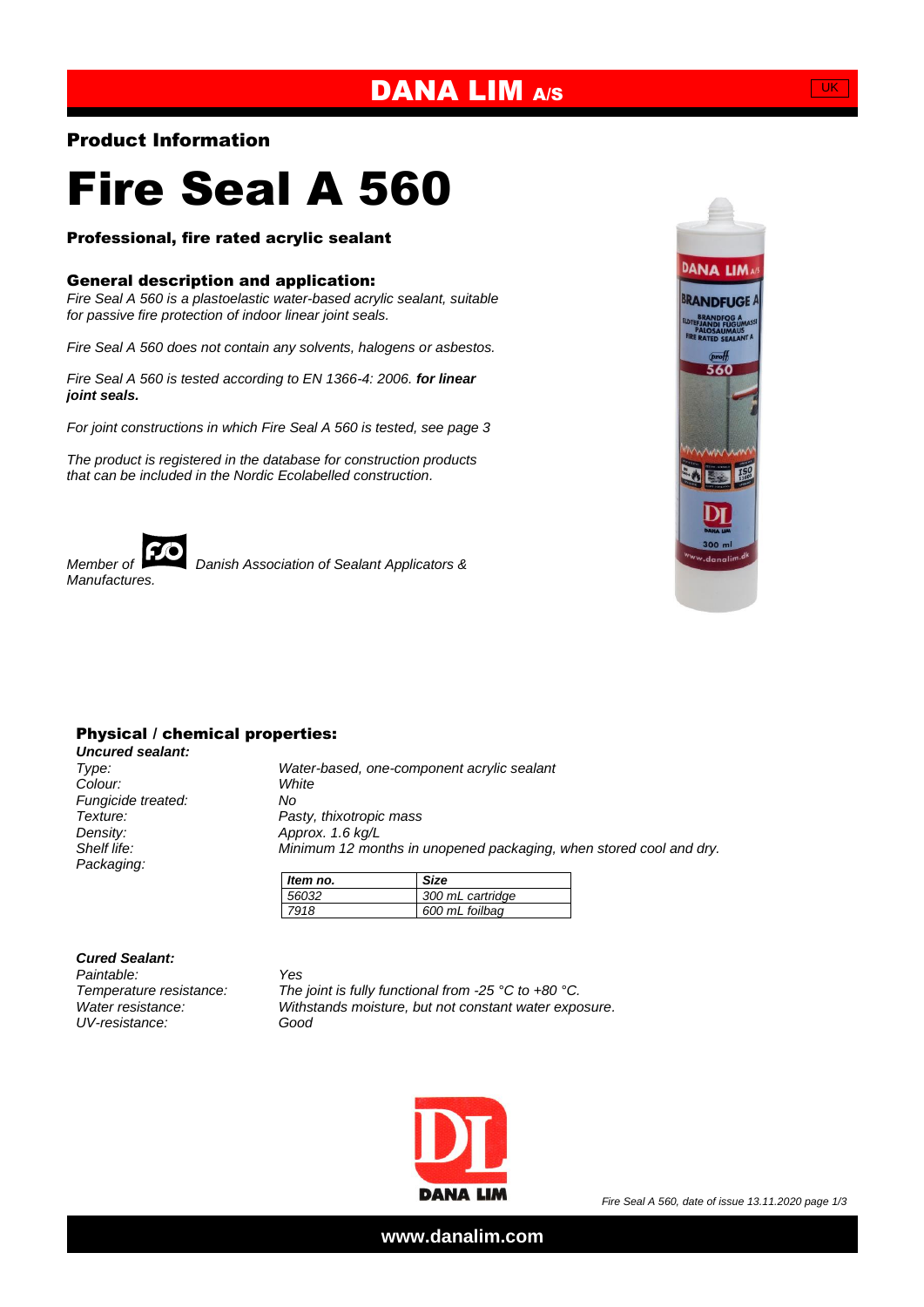# DANA LIM A/S

| <b>Directions for use:</b> |                                                                                                                                                                                                                               |  |  |  |
|----------------------------|-------------------------------------------------------------------------------------------------------------------------------------------------------------------------------------------------------------------------------|--|--|--|
| Joint dimensions:          | See table 01 on page 3                                                                                                                                                                                                        |  |  |  |
| Preparation:               | All surfaces must be clean, dry, free of grease, dust and loose particles. Fire Seal A 560 is<br>fire-resistant tested on concrete, lightweight concrete, brick and plasterboard.                                             |  |  |  |
|                            | Porous surfaces should be primed with a dilution of 50 % water and 50% sealant.                                                                                                                                               |  |  |  |
|                            | In practice, variations can occur in the different materials, therefore it is always<br>recommended to carry out sufficient bonding tests before commencing - particular in larger<br>applications.                           |  |  |  |
|                            | We recommend the use of covering tape, which should be removed immediately after<br>application of the sealant.                                                                                                               |  |  |  |
| Application temperature:   | +5 °C to +40 °C.                                                                                                                                                                                                              |  |  |  |
| Application:               | The tip of the cartridge is cut off with a keen knife after which the tip is cut with an inclined<br>cut, which is a bit smaller than the width of the joint. The sealant is applied by means of a<br>hand- or pneumatic gun. |  |  |  |
|                            | The sealant is pressed in place and finished with a joint nail dipped in water, a wet sponge<br>or a wet cloth, not later than 5-10 minutes after application.                                                                |  |  |  |
|                            | As the sealant is water based, it should not be applied outdoor if rain is expected before the<br>sealant has cured.                                                                                                          |  |  |  |
| Curing:                    | Skin formation: approx. 10 minutes at 23 °C, 50 % RH.<br>Fully curing: 10 x 10 mm joint will cure in approx. 10 days at 23 °C, 50 % RH.<br>Sealant cures slower at lower temperatures and higher relative humidity.           |  |  |  |
| Treatment:                 | After curing Fire Seal A 560 can be painted with most types of paint. Due to differences in<br>paint compositions, we always recommend carrying out compatibility tests.                                                      |  |  |  |
| Cleaning:                  | Tools can be cleaned - and sealant removed with hot water before curing.<br>Cured sealant can only be removed mechanically.<br>Hands should be washed with water and soap.                                                    |  |  |  |

#### Health and safety:

*For further information on safety, refer to product safety data sheet.*